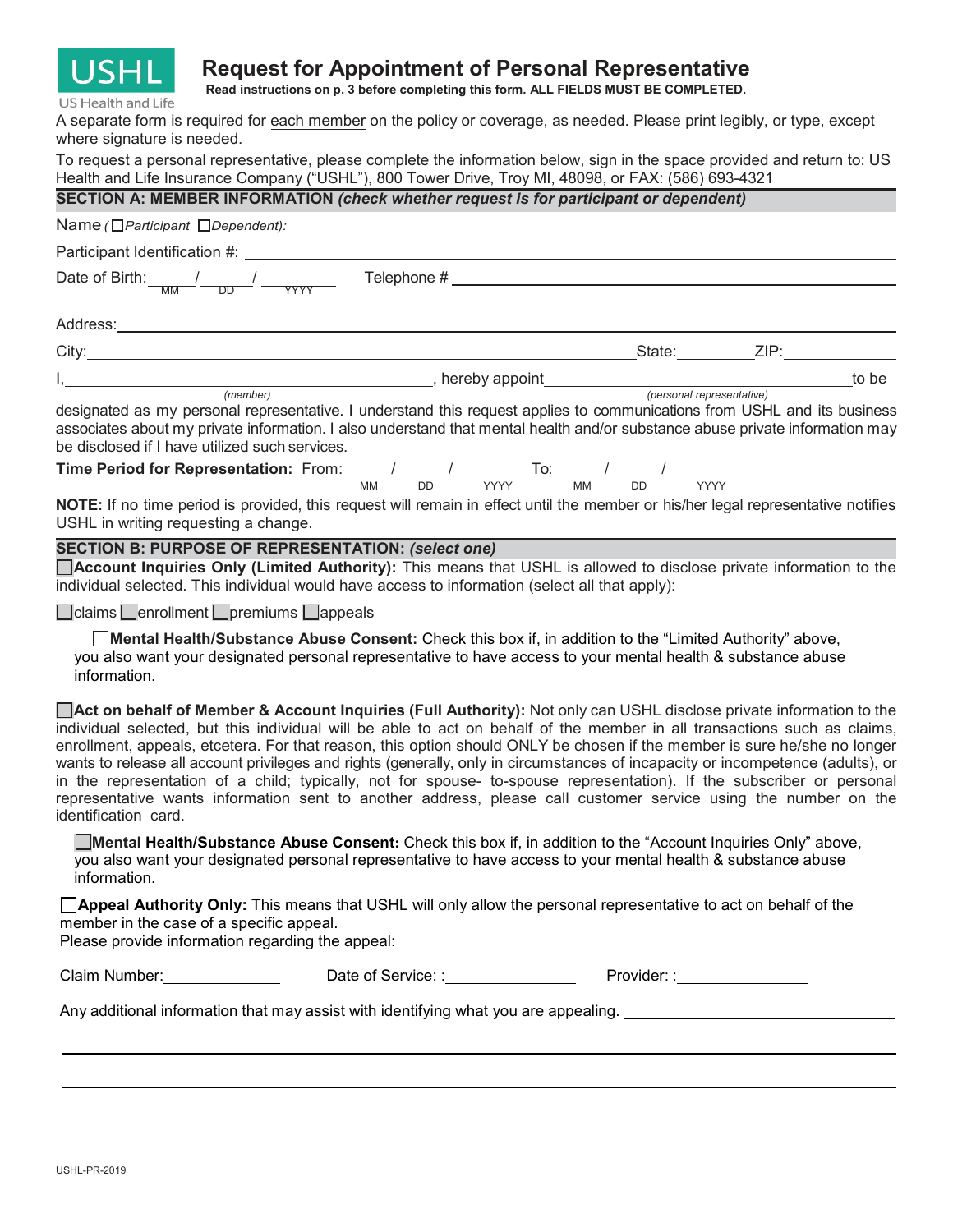# **SECTION C: PERSONAL REPRESENTATIVE INFORMATION:** *(required for privacy verification purposes)*

|                                                                                                                        | $\frac{1}{\sqrt{2\pi}}$ Date of Birth: $\frac{1}{\sqrt{2\pi}} \frac{1}{\sqrt{2\pi}}$                                                                                                                                                                           |
|------------------------------------------------------------------------------------------------------------------------|----------------------------------------------------------------------------------------------------------------------------------------------------------------------------------------------------------------------------------------------------------------|
|                                                                                                                        |                                                                                                                                                                                                                                                                |
|                                                                                                                        |                                                                                                                                                                                                                                                                |
|                                                                                                                        |                                                                                                                                                                                                                                                                |
| you are a documented legal representative, you may make this Request and sign this form below on behalf of the member. | NOTE: If the representative is court-ordered or has another legal designation (examples: power of attorney, living will,<br>executor or administrator of probate estate), you must attach/include copy of the official document(s) if not already provided. If |
| □ Check here if you want your response to this request sent via email. Email address: _________________________        |                                                                                                                                                                                                                                                                |
| (check whether member or other requestor)                                                                              |                                                                                                                                                                                                                                                                |
| <b>Printed Name:</b>                                                                                                   |                                                                                                                                                                                                                                                                |